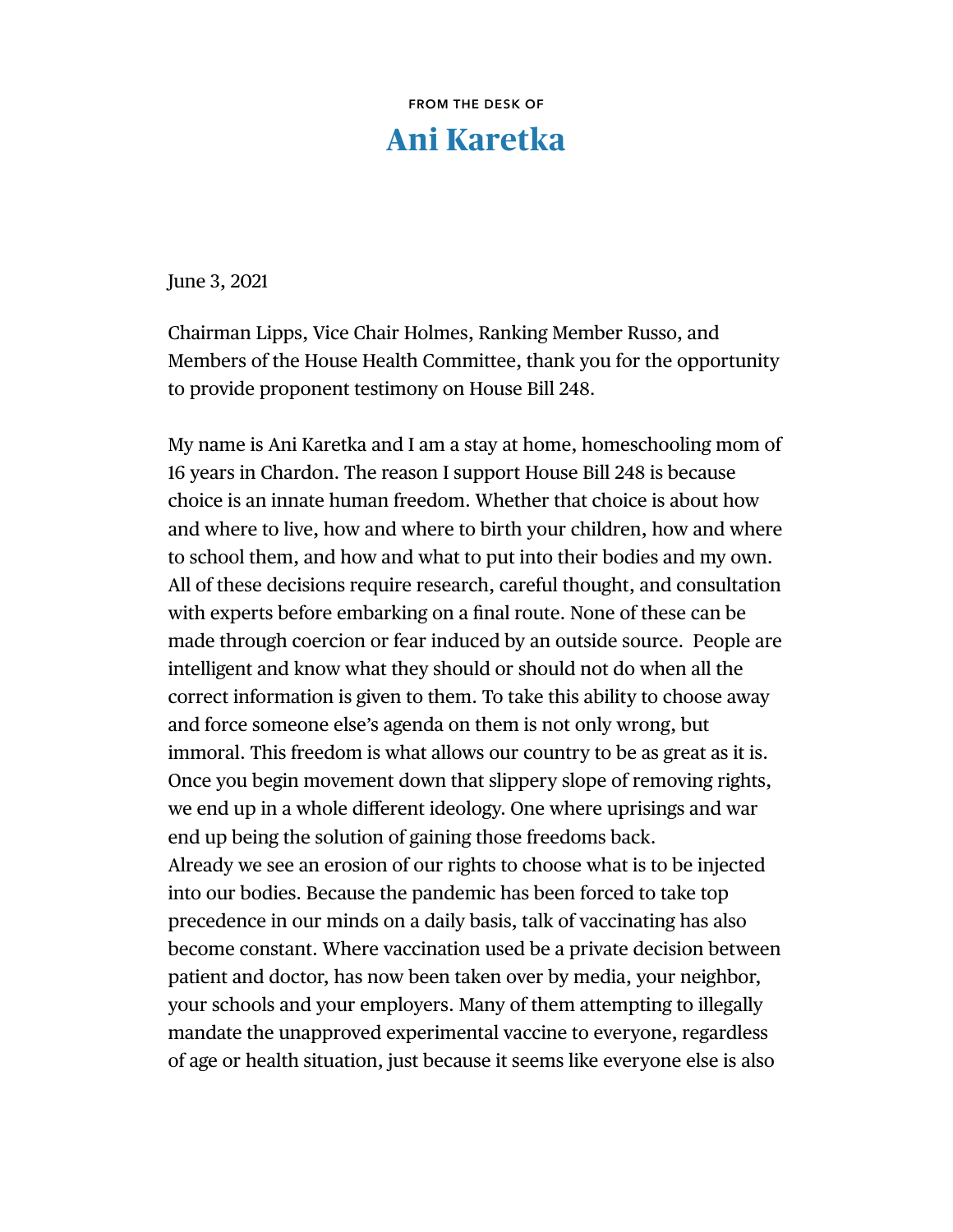doing it, in spite of the existence of the Nuremberg Code of Ethics. However, just because it appears that everyone is jumping on the bandwagon, doesn't mean that it still isn't illegal, and that it is still a private matter between doctor and patient.

As an example of my own experience, as soon as the vaccine came out, my older children's school ( I homeschool until 7th grade) encouraged all the teachers to get the vaccine, going as far as closing the school so the teachers could be free to get it. Though it was not "required", this could be considered a form of coercion through peer pressure. Conversely, everyone knew when the vaccine came out on the market and if they chose to look into it and opt to take it, then they should have been able to do so without the school pushing them. But these are adults and one would hope that they would have the wherewithal to stand up against coercion. But once again, when the vaccine was offered to 16 and up, the school again stepped forward, offering information via email blast on where vaccine clinics were located, something they have no business getting involved in. Whether you opted to get the vaccine was now becoming everyday talk in the classroom with social consequences for those that did not. As if high school wasn't difficult enough to maneuver socially, now this was one more thing to add to the mix. This was almost worse because with it came the shaming of why would you not protect grandma, your family, your friends. As if a 16 year old, who has a 99.97% recovery rate should take on all the risk of the experimental injection with essentially no benefit.

It is unfortunate that this bill needs to be presented. It should simply be an inalienable right to choose whether to vaccinate or not, with no fear of discrimination. But here we are. And thus, if a bill needs to be presented then there is a grave situation in front of. We need to make certain our right to choose remains in tact and that nobody is treated differently for their choice.